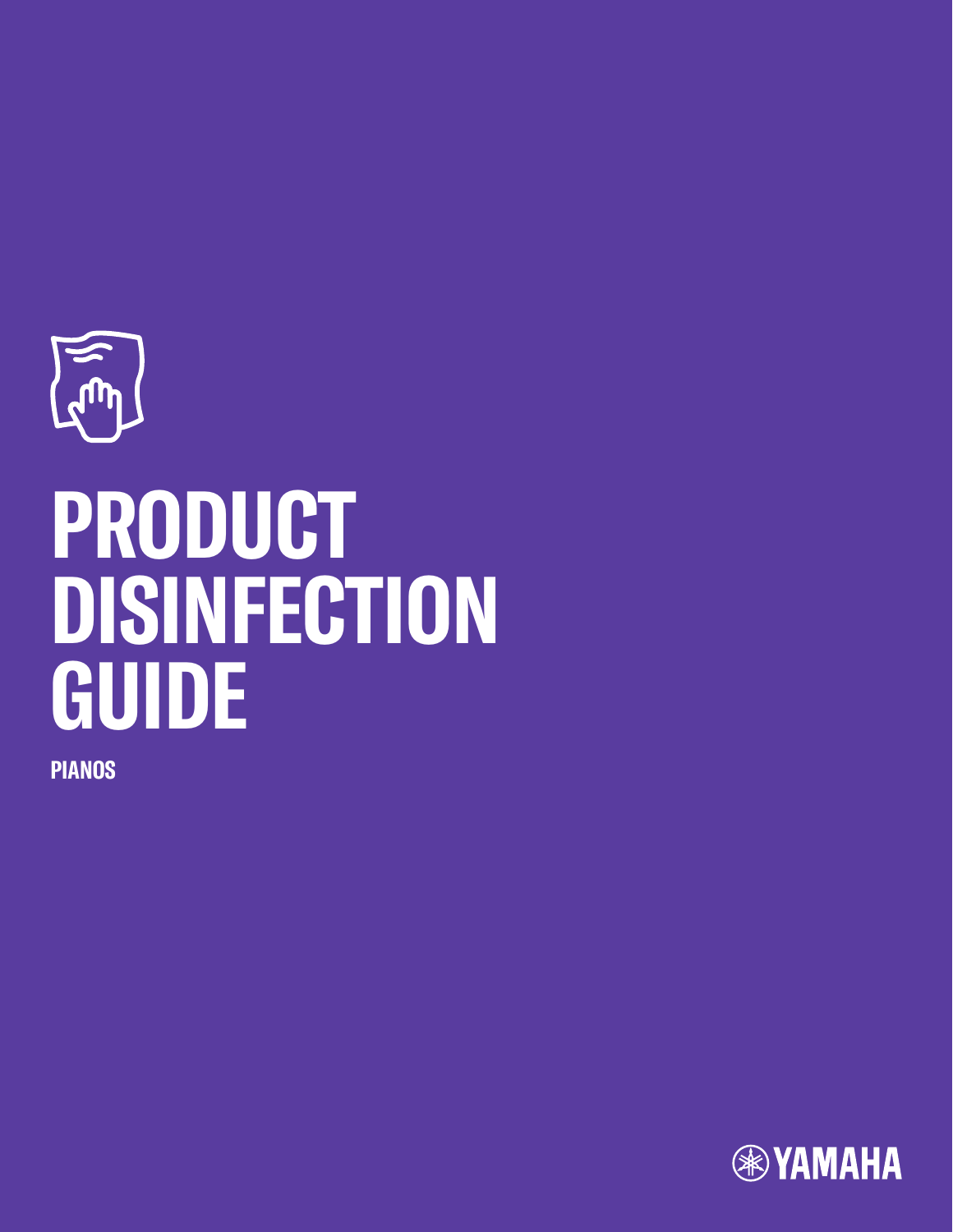# **INTRODUCTION**

This guide contains the latest information on enhanced cleaning and disinfection methods that differ from ordinary cleaning. Some information may also differ from existing user manuals. The methods listed may influence the external appearance of the product. This depends on the compatibility of each product part and the cleaning/disinfecting material. Please note that the information in this guide does not guarantee complete disinfection of products, and users are encouraged to consult EPA guidance and utilize EPA-approved products to perform disinfection on their own.



#### **HOW TO USE THIS GUIDE**

The first section of this guide describes the recommended disinfection methods. The sections that follow assign the best method(s) for specific parts of the product.



#### **NOTES FOR RETAILERS AND SCHOOLS**

For demonstration instruments, please carry out disinfection after each use. Please avoid sharing instruments involving close contacts such as mouthpieces. In schools, we recommend that each student purchase their own mouthpiece.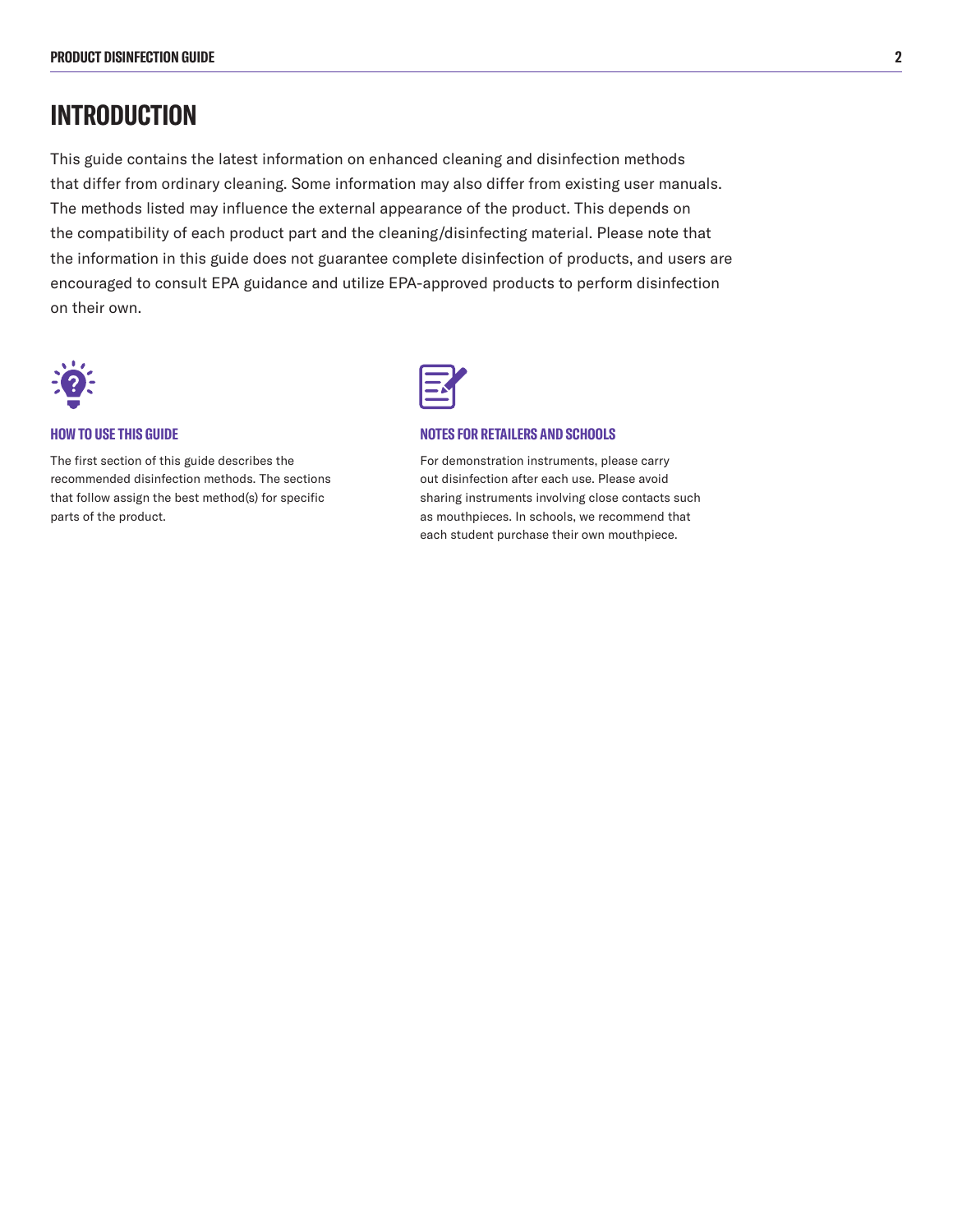## **1 2 3 NEUTRAL DETERGENT WITH SURFACTANT SODIUM HYPOCHLORITE ETHANOL**

For products that can be disinfected using neutral detergent, compatability with the product has been confirmed up to a maximum concentration 0.32% of mixed solution, alkylamine oxides and polyoxyethylene alkyl ether.



For products that can be disinfected using sodium hypochlorite, compatability with the product has been confirmed up to a maximum concentration 0.5% solution.



For products that can be disinfected using ethanol, compatability with the product has been confirmed up to a maximum concentration 80% solution.

# **ACOUSTIC & HYBRID PIANOS**

#### **KEYBOARD**

#### **NEUTRAL DETERGENT WITH SURFACTANT | WHITE KEYS 1 1**

Wipe with a soft cloth that has been moistened with the solution and thoroughly wrung out.

Leave for 5 minutes.

Wipe with a soft cloth that has been moistened with water and thoroughly wrung out.

Wipe off any moisture with a dry cloth.

\* Use a soft cloth and be careful to not cause scratches by excessive rubbing. Be careful to not allow water to drip onto the side of the keyboard. Also, wipe thoroughly so that no solution or water remains.

#### **SODIUM HYPOCHLORITE | WHITE KEYS 2 2**

Wipe with a soft cloth that has been moistened with the solution and thoroughly wrung out.

Leave for 5 minutes.

Wipe with a soft cloth that has been moistened with water and thoroughly wrung out.

Wipe off any moisture with a dry cloth.

\* Use a soft cloth and be careful to not cause scratches by excessive rubbing. Be careful to not allow water to drip onto the side of the keyboard. Also, wipe thoroughly so that no solution or water remains.

#### **ETHANOL | WHITE KEYS 3 3**

Do not use ethanol as it may cause the keyboard surface to crack.

**NEUTRAL DETERGENT WITH SURFACTANT | BLACK KEYS**

Wipe with a soft cloth that has been moistened with the solution and thoroughly wrung out.

Leave for 5 minutes.

Wipe with a soft cloth that has been moistened with water and thoroughly wrung out.

Wipe off any moisture with a dry cloth.

\* Use a soft cloth and be careful to not cause scratches by excessive rubbing. Be careful to not allow water to drip onto the side of the keyboard. Also, wipe thoroughly so that no solution or water remains.

#### **SODIUM HYPOCHLORITE | BLACK KEYS**

Wipe with a soft cloth that has been moistened with the solution and thoroughly wrung out.

Leave for 5 minutes.

Wipe with a soft cloth that has been moistened with water and thoroughly wrung out.

Wipe off any moisture with a dry cloth.

\* Use a soft cloth and be careful to not cause scratches by excessive rubbing. Be careful to not allow water to drip onto the side of the keyboard. Also, wipe thoroughly so that no solution or water remains.



#### **ETHANOL | BLACK KEYS**

Do not use ethanol as there is a risk of adversely affecting the keys.

**Note**: The US Environmental Protection Agency regulates disinfection products and maintains a list of disinfectant products that are approved for use against SARS-CoV-2. This list can be accessed at the following url: https://www.epa.gov/pesticide-registration/list-n-disinfectants-use-against-sarscov-2-covid-19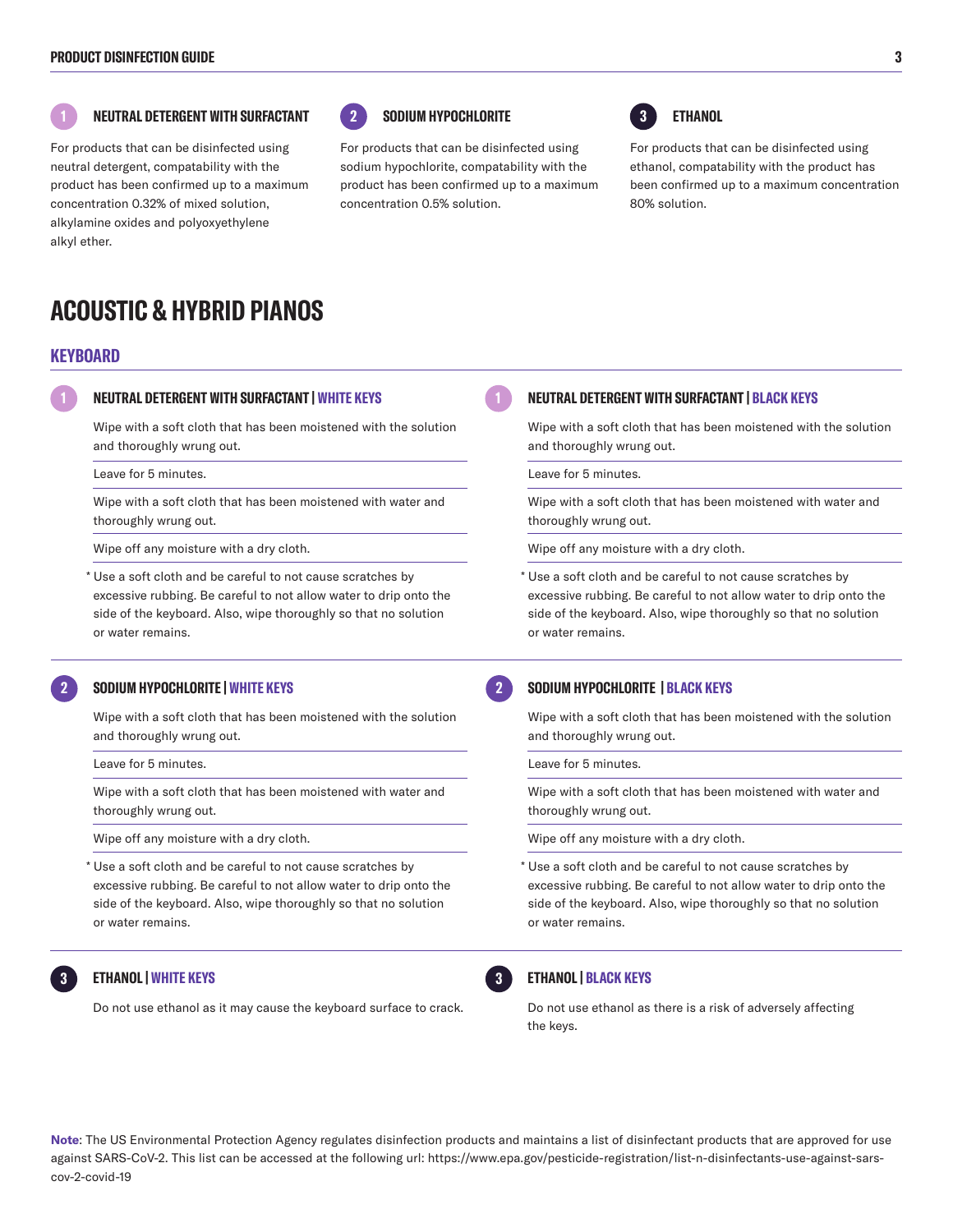## **ACOUSTIC & HYBRID PIANOS (CONT.)**

#### **PAINTED PARTS**

Wipe with a soft cloth that has been moistened with the solution and thoroughly wrung out.

Leave for 5 minutes.

Wipe with a soft cloth that has been moistened with water and thoroughly wrung out.

Wipe off any moisture with a dry cloth.

\* Use a soft cloth and be careful to not cause scratches by excessive rubbing. Be careful to not allow water to drip into the product interior. Also, wipe thoroughly so that no solution or water remains.

#### **SODIUM HYPOCHLORITE | POLYESTER PAINTED PARTS 2 2**

Wipe with a soft cloth that has been moistened with the solution and thoroughly wrung out.

Leave for 5 minutes.

Wipe with a soft cloth that has been moistened with water and thoroughly wrung out.

Wipe off any moisture with a dry cloth.

\* Use a soft cloth and be careful to not cause scratches by excessive rubbing. Be careful to not allow water to drip into the product interior. Also, wipe thoroughly so that no solution or water remains.

#### **ETHANOL | POLYESTER PAINTED PARTS 3 3**

Wipe with a soft cloth that has been moistened with the solution and thoroughly wrung out.

Wipe with a soft cloth that has been moistened with water and thoroughly wrung out.

Wipe off any moisture with a dry cloth.

\* Use a soft cloth and be careful to not cause scratches by excessive rubbing. Be careful to not allow water to drip into the product interior. Also, wipe thoroughly so that no solution or water remains.

#### **NEUTRAL DETERGENT WITH SURFACTANT | POLYESTER PAINTED PARTS 1 NEUTRAL DETERGENT WITH SURFACTANT | OTHER PAINTED PARTS (Upright Piano back, Grand Piano backpost undersurface, upright / Grand Piano keybed undersurface, etc.)**

Wipe with a soft cloth that has been moistened with the solution and thoroughly wrung out.

Leave for 5 minutes.

Wipe with a soft cloth that has been moistened with water and thoroughly wrung out.

Wipe off any moisture with a dry cloth.

\* Use a soft cloth and be careful to not cause scratches by excessive rubbing. Be careful to not allow water to drip into the product interior. Also, wipe thoroughly so that no solution or water remains.

**1**

**SODIUM HYPOCHLORITE | OTHER PAINTED PARTS (Upright Piano back side, Grand Piano backpost undersurface, upright / Grand Piano keybed undersurface, etc.)**

Wipe with a soft cloth that has been moistened with the solution and thoroughly wrung out.

Leave for 5 minutes.

Wipe with a soft cloth that has been moistened with water and thoroughly wrung out.

Wipe off any moisture with a dry cloth.

\* Use a soft cloth and be careful to not cause scratches by excessive rubbing. Be careful to not allow water to drip into the product interior. Also, wipe thoroughly so that no solution or water remains.

### **ETHANOL | OTHER PAINTED PARTS (Upright Piano back side, Grand Piano backpost undersurface, Upright / Grand Piano keybed undersurface, etc.)**

Do not use ethanol as it may cause discoloration or degradation.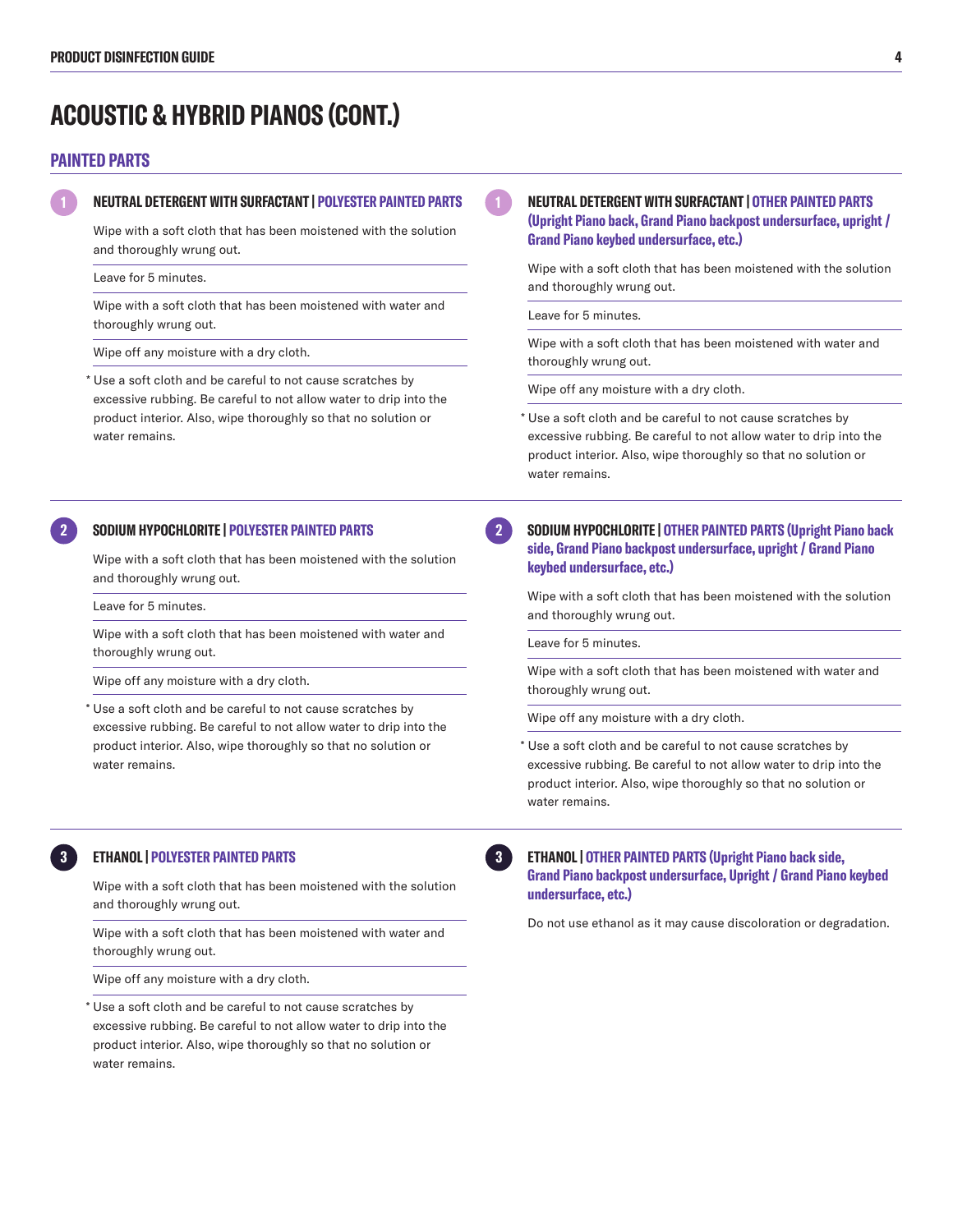#### **5**

# **ACOUSTIC & HYBRID PIANOS (CONT.)**

#### **OTHER PARTS**

#### **NEUTRAL DETERGENT WITH SURFACTANT | METAL PARTS (Yamaha logo, pedals–metal area, hinge, balance pin, front pin, etc.)**

Wipe with a soft cloth that has been moistened with the solution and thoroughly wrung out.

Leave for 5 minutes.

Wipe with a soft cloth that has been moistened with water and thoroughly wrung out.

Wipe off any moisture with a dry cloth.

\* Use a soft cloth and be careful to not cause scratches by excessive rubbing. Be careful to not allow water to drip into the product interior. Also, wipe thoroughly so that no solution or water remains.

### **NEUTRAL DETERGENT WITH SURFACTANT | RESIN PARTS (ACRYLIC) (Grand Piano leg block–L&S–side veneers, etc.)**

Wipe with a soft cloth that has been moistened with the solution and thoroughly wrung out.

Leave for 5 minutes.

Wipe with a soft cloth that has been moistened with water and thoroughly wrung out.

Wipe off any moisture with a dry cloth.

\* Use a soft cloth and be careful to not cause scratches by excessive rubbing. Be careful to not allow water to drip into the product interior. Also, wipe thoroughly so that no solution or water remains.

#### **NEUTRAL DETERGENT WITH SURFACTANT | HYBRID PIANOS (Control unit, liquid crystal panel, cable jack, switch box, etc.)**

Wipe with a soft cloth that has been moistened with the solution and thoroughly wrung out.

Leave for 5 minutes.

**1**

**1**

Wipe with a soft cloth that has been moistened with water and thoroughly wrung out.

Wipe off any moisture with a dry cloth.

\* Use a soft cloth and be careful to not cause scratches by excessive rubbing. Be careful to not allow water to drip into the product interior. Also, wipe thoroughly so that no solution or water remains.

**NEUTRAL DETERGENT WITH SURFACTANT | RESIN PARTS (NON-ACRYL-IC) (Resin music desk, Upright Piano key block, upper frontboard rubber button, etc.)**

Wipe with a soft cloth that has been moistened with the solution and thoroughly wrung out.

Leave for 5 minutes.

Wipe with a soft cloth that has been moistened with water and thoroughly wrung out.

Wipe off any moisture with a dry cloth.

\* Use a soft cloth and be careful to not cause scratches by excessive rubbing. Be careful to not allow water to drip into the product interior. Also, wipe thoroughly so that no solution or water remains.